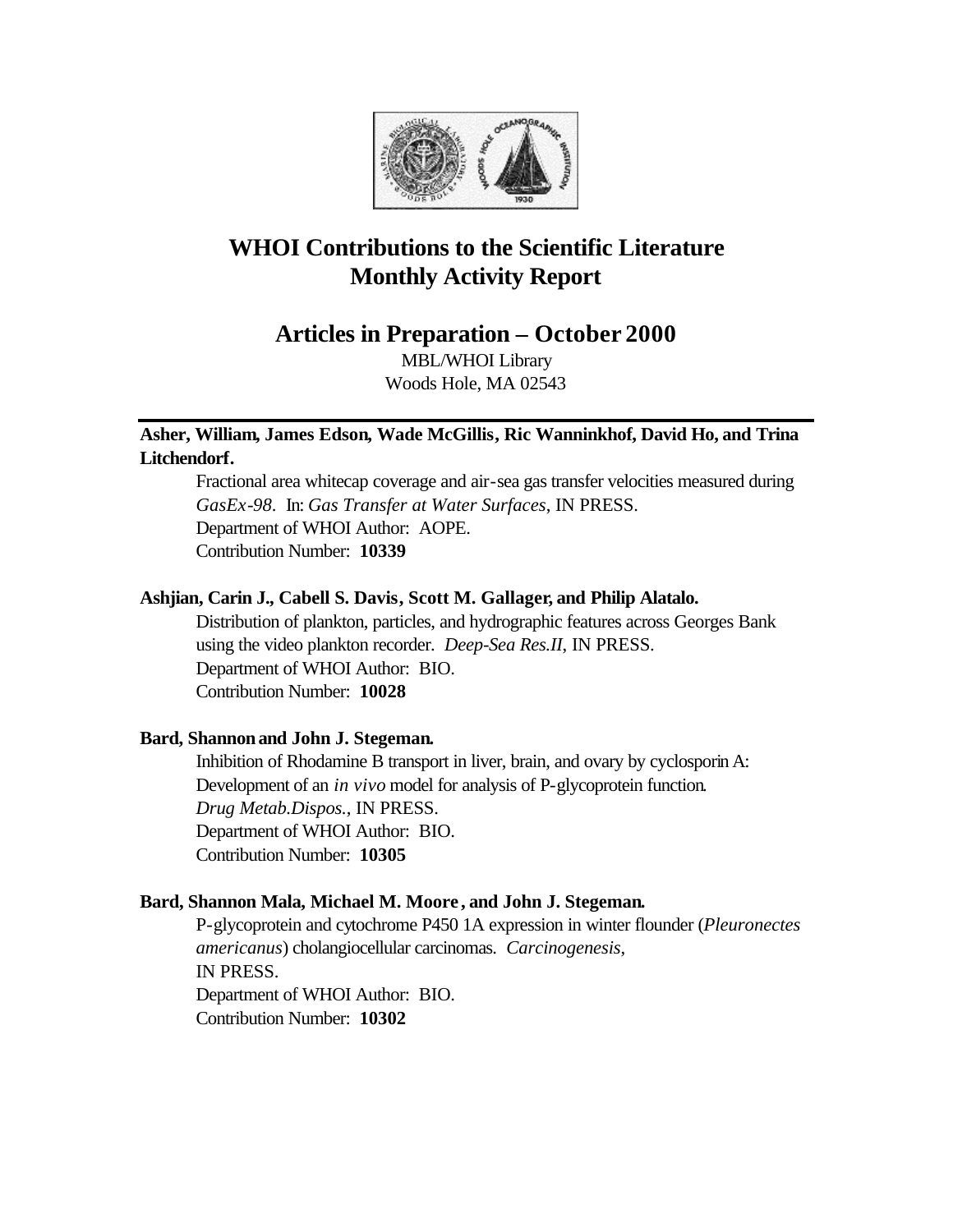#### **Bard, Shannon Mala, Bruce R. Woodin, and John J. Stegeman.**

Induction of P-glycoprotein P450 1A in fish (*Anoplaschus purpurescens*) exposed to environmental xenobiotics. *Aquat.Toxicol.*, IN PRESS. Department of WHOI Author: BIO. Contribution Number: **10303**

### **Bard, Shannon Mala, Bruce R. Woodin, and John J. Stegeman.**

P-glycoprotein activity does not affect the in vivo distribution of 3H-benzo[a] pyrene in a vertebrate model (*Fundulus heteroclitus*). *Biochem.Pharmacol.*, IN PRESS. Department of WHOI Author: BIO. Contribution Number: **10304**

### **Bard, Shannon Mala, Susan Bello, Mark Hahn, and John J. Stegeman.**

Expression of P-glycoprotein in killfish (*Fundulus heteroclitus*) exposed to environmental xenobiotics. *Aquat.Toxicol.*, IN PRESS. Department of WHOI Author: BIO. Contribution Number: **10306**

# **Buesseler, K. O., L. Ball, J. Andrews, J. K. Cochran, D. J. Hirschberg, M. P. Bacon, A. Fleer, and M. Brzezinski.**

Upper ocean export of particulate organic carbon and biogenic silica in the Southern Ocean along 170ºW. *Deep-Sea Res.II*, IN PRESS. Department of WHOI Author: MCG. Contribution Number: **10328**

# **Concelman, S., S. M. Bollens, B. K. Sullivan, L. P. Madin, E. Horgan, M. Butler, and D. van Keuren.**

Distribution, abundance and benthic-pelagic coupling of suspended hydroids on Georges Banks. *Deep-Sea Res.II*, IN PRESS. Department of WHOI Author: BIO. Contribution Number: **10323**

#### **Edwards, Katrina J., Bo Hu, Robert J. Hamers, and Jillian F. Banfield.**

A new look at microbial leaching patterns on sulfide minerals. *FEMS Microbiol.Ecol.*, IN PRESS. Department of WHOI Author: MCG. Contribution Number: **NONE**

# **Eggen, Trym H., James C. Preisig, and Arthur B. Baggeroer.**

Communication over Doppler spread channels part II: Receiver characterization and practical results. *IEEE J.Ocean.Eng.*, IN PRESS. Department of WHOI Author: AOPE.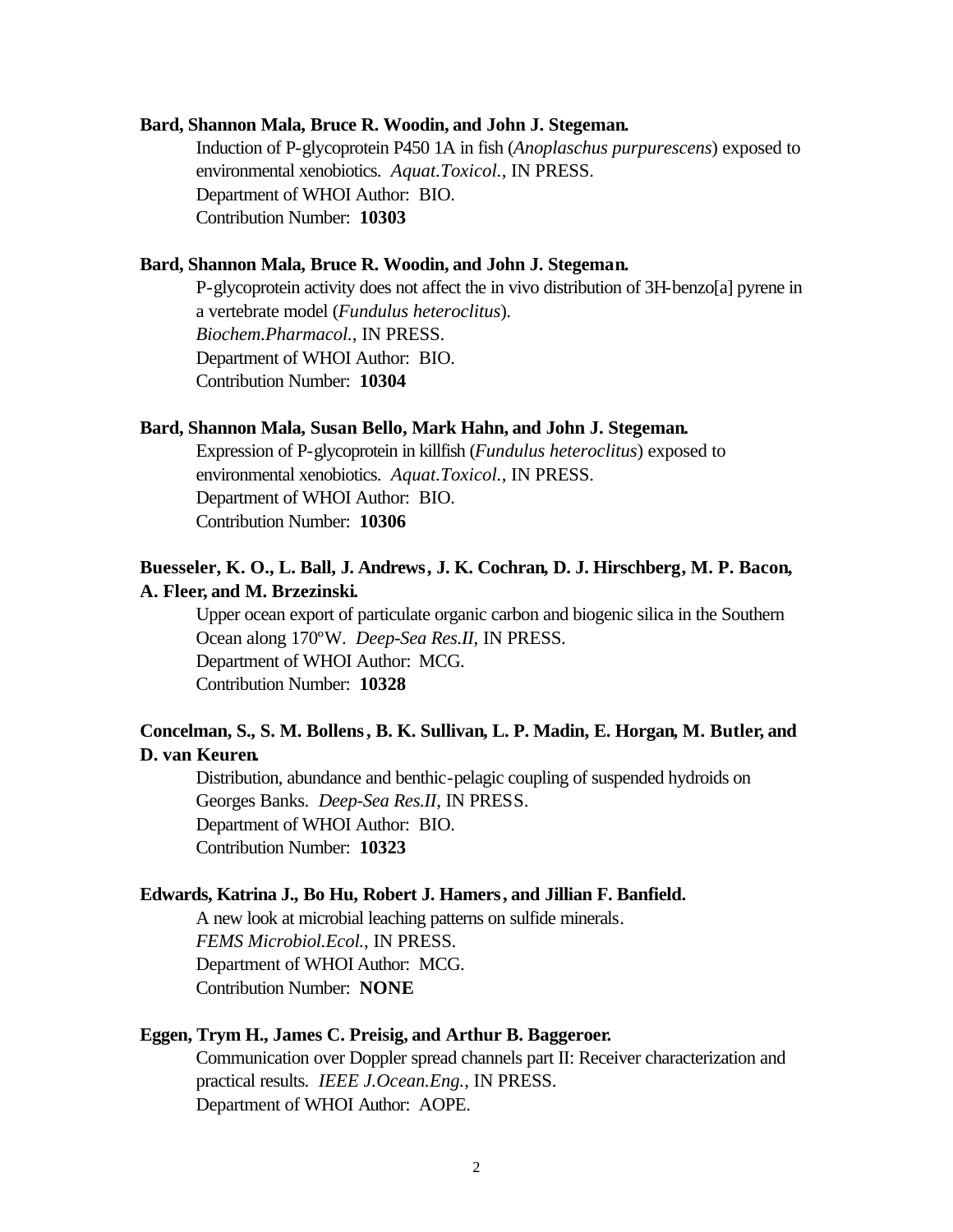Contribution Number: **10325**

#### **Hahn, Mark E.**

Dioxin toxicology and the aryl hydrocarbon receptor: Insights from fish and other nontraditional models. *Mar.Biotechnol.*, IN PRESS. Department of WHOI Author: BIO. Contribution Number: **10330**

# **Hamersley, M. Robert, Brian L. Howes, David S. White, Susan Johnke, Dale Young, Susan B. Peterson, and John M. Teal.**

Nitrogen balance and cycling in an ecologically engineered septage treatment system. *Ecol.Eng.*, IN PRESS. Department of WHOI Author: BIO. Contribution Number: **10324**

# **Kilfoyle, Daniel B., James C. Preisig, and Arthur B. Baggeroer.**

Spatial modulation over stochastic multiple-input/multiple-output channels. *IEEE Trans.Inf.Theory*, IN PRESS. Department of WHOI Author: AOPE. Contribution Number: **10329**

# **McKenna, Sean P. and Wade R.McGillis.**

Surface divergence and air-water gas transfer. In: *4th International Symposium on Gas Transfer at Water Surfaces*, IN PRESS. Department of WHOI Author: AOPE. Contribution Number: **10336**

# **Norris, Richard D.**

Pelagic species diversity, biogeogrpahy, and evolution. *Paleobiology*, IN PRESS. Department of WHOI Author: GEOL. Contribution Number: **NONE**

# **Scheltema, Amelie.**

Two new hydrothermal vent species, *Helicoradomenia bisquama* and *Helicoradomenia acredema*, from the Eastern Pacific Ocean (Mollusca, apacophora). *Argonauta*, IN PRESS. Department of WHOI Author: BIO. Contribution Number: **10327**

# **Soloviev, Alexander, Jim Edson, Wade McGillis, Peter Schluessel, and Rik Wanninkhof.**